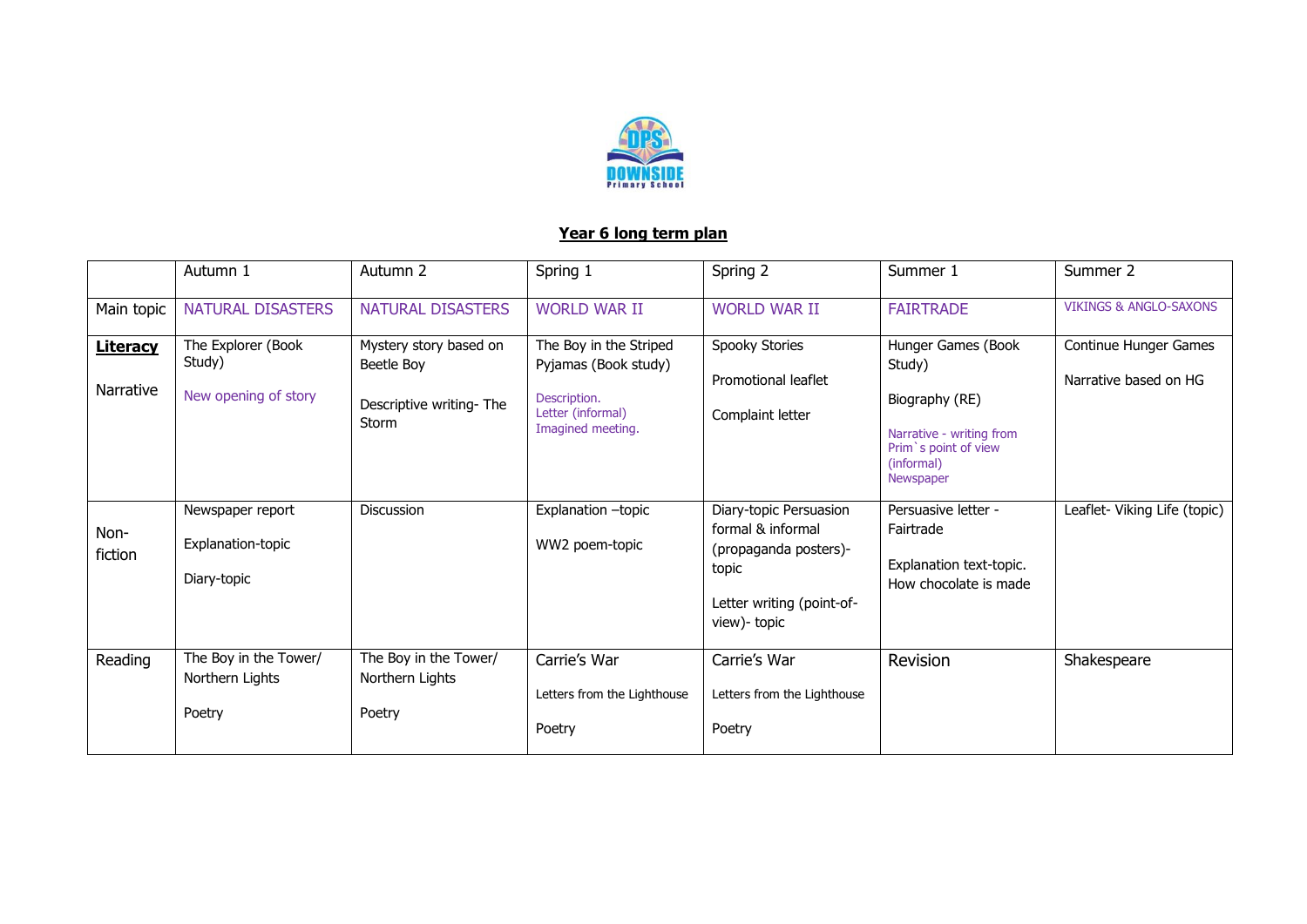| <b>Numeracy</b>  | Unit 1<br>Number and Place<br>Value                          | Unit 2<br><b>Number</b>                                         | Unit 3<br>Number and Measure                          | Unit 4<br>Ratio and Algebra<br>Unit 5<br>Measure     | Revision                                      | Young Enterprise-<br>applying skills learnt.                 |
|------------------|--------------------------------------------------------------|-----------------------------------------------------------------|-------------------------------------------------------|------------------------------------------------------|-----------------------------------------------|--------------------------------------------------------------|
| <b>Science</b>   | Materials and their<br>properties                            | Changes to Light,<br>Sound and Electricity                      | Changes to movement                                   | Irreversible changes                                 | Humans and their diet                         | Changes to living<br>things over time                        |
| <b>Computing</b> | Green screen                                                 | Podcast                                                         | <b>HTMLs</b>                                          | Interactive posters                                  | Coding                                        | Coding                                                       |
| <b>History</b>   |                                                              |                                                                 | World War II                                          | World War II                                         | Chocolate                                     | Vikings & Anglo-<br>Saxons                                   |
| Geography        | <b>Natural Disasters</b>                                     | <b>Natural Disasters</b>                                        | Europe                                                | Europe                                               | <b>Fairtrade Countries</b>                    | Invading countries                                           |
| R.E              | Justice and poverty:<br>why does faith make<br>a difference? | Why do some<br>people believe in<br>God and some<br>people not? | What helps Hindu<br>people as they try<br>to be good? | How does faith<br>enable resilience?                 | How and why do some<br>people inspire others? | Creation and<br>Science: conflicting<br>or complementary?    |
| Art / DT         | DT - Make a volcano.<br>Painting                             | Fairgrounds                                                     | Fairgrounds                                           | Drawing                                              | Sculpture                                     | $DT$ - Design and make<br>a product to sell.<br>Stall design |
| <b>PSHE</b>      | Mind Up                                                      | Mind Up                                                         | Mind Up                                               | Mind Up                                              | Mind Up                                       | Mind Up                                                      |
|                  | RSE: Mental Wellbeing                                        | RSE: Mental Wellbeing                                           | RSE: Mental Wellbeing<br>Caring Friendships           | RSE: Mental Wellbeing<br>Respectful<br>Relationships | RSE: Mental Wellbeing                         | RSE: Mental Wellbeing<br>Being Safe<br>Online Relationships  |